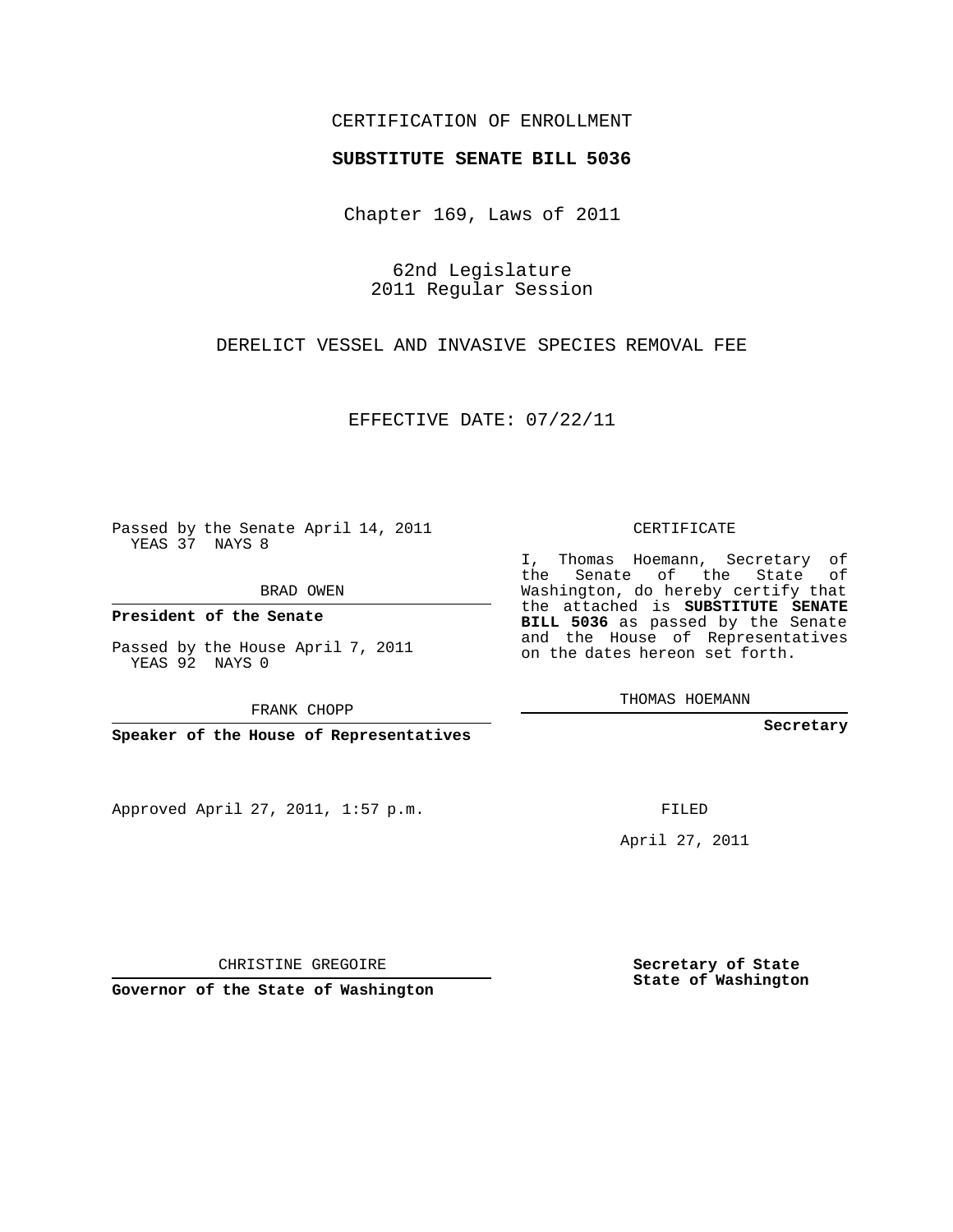## **SUBSTITUTE SENATE BILL 5036** \_\_\_\_\_\_\_\_\_\_\_\_\_\_\_\_\_\_\_\_\_\_\_\_\_\_\_\_\_\_\_\_\_\_\_\_\_\_\_\_\_\_\_\_\_

\_\_\_\_\_\_\_\_\_\_\_\_\_\_\_\_\_\_\_\_\_\_\_\_\_\_\_\_\_\_\_\_\_\_\_\_\_\_\_\_\_\_\_\_\_

AS AMENDED BY THE HOUSE

Passed Legislature - 2011 Regular Session

## **State of Washington 62nd Legislature 2011 Regular Session**

**By** Senate Natural Resources & Marine Waters (originally sponsored by Senators Regala, Swecker, and Fraser; by request of Department of Fish and Wildlife and Department of Ecology)

READ FIRST TIME 01/28/11.

 1 AN ACT Relating to the derelict vessel and invasive species removal 2 fee; and amending RCW 88.02.640, 43.21A.667, 43.43.400, and 77.12.879.

3 BE IT ENACTED BY THE LEGISLATURE OF THE STATE OF WASHINGTON:

 4 **Sec. 1.** RCW 88.02.640 and 2010 c 161 s 1028 are each amended to 5 read as follows:

 6 (1) In addition to any other fees and taxes required by law, the 7 department, county auditor or other agent, or subagent appointed by the 8 director shall charge the following vessel fees:

| 9  | <b>FEE</b>                  | <b>AMOUNT</b>          | <b>AUTHORITY</b>               | <b>DISTRIBUTION</b>    |
|----|-----------------------------|------------------------|--------------------------------|------------------------|
| 10 | (a) Dealer temporary permit | \$5.00                 | RCW 88.02.800(2)               | General fund           |
| 11 | (b) Derelict vessel and     | Subsection (3) of this | Subsections $(3)$ and $(4)$ of | Subsection (3) of this |
| 12 | invasive species removal    | section                | this section                   | section                |
| 13 | (c) Duplicate registration  | \$1.25                 | RCW 88.02.590 $(1)(c)$         | General fund           |
| 14 | $(d)$ Filing                | RCW 46.17.005          | RCW 46.17.005                  | RCW 46.68.440          |
| 15 | (e) License plate           | RCW 46.17.015          | RCW 46.17.015                  | RCW 46.68.400          |
| 16 | technology                  |                        |                                |                        |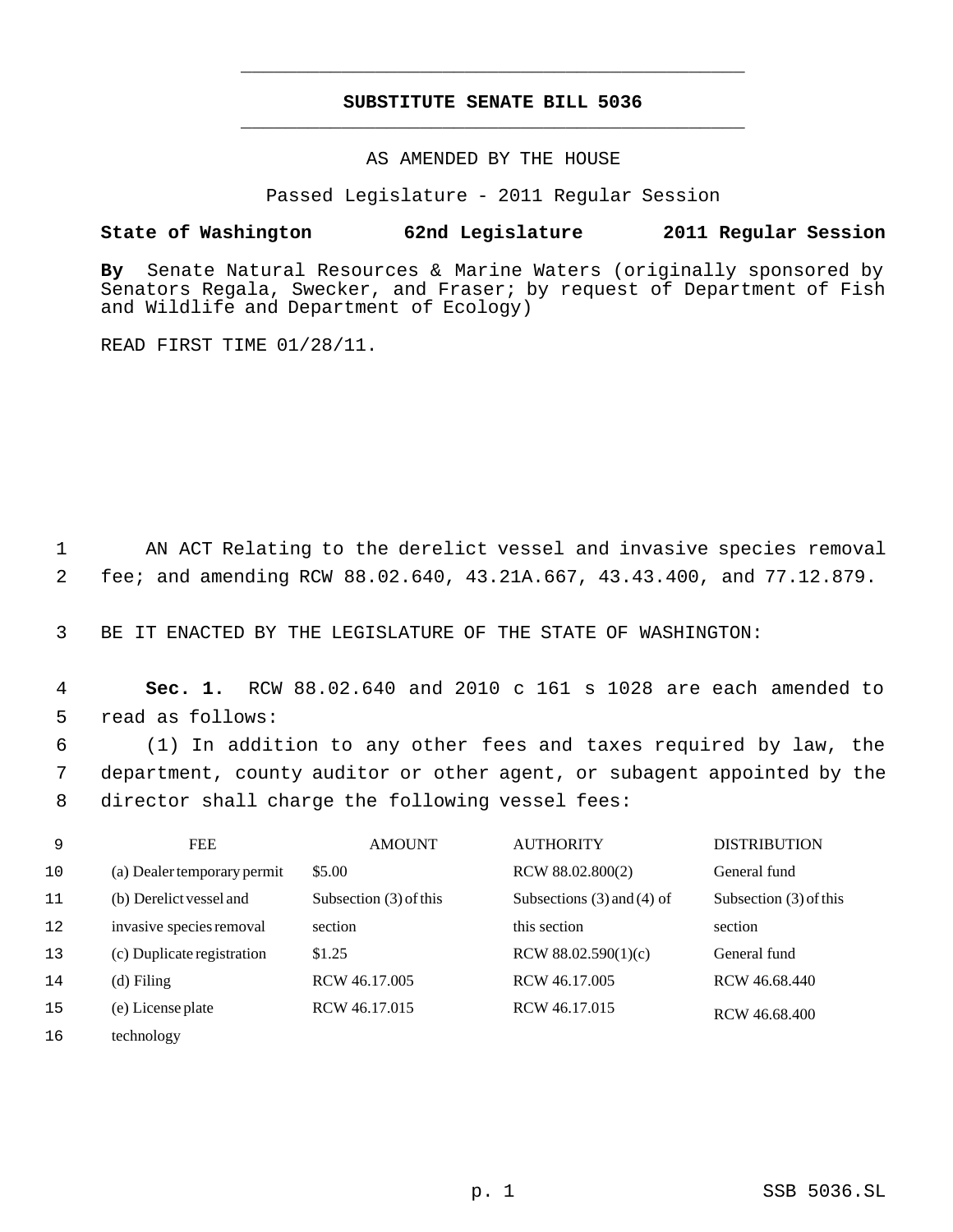|   | (f) License service       | RCW 46.17.025 | RCW 46.17.025          | RCW 46.68.220          |
|---|---------------------------|---------------|------------------------|------------------------|
| 2 | (g) Nonresident vessel    | \$25.00       | RCW 88.02.620(3)       | Subsection (6) of this |
|   | permit                    |               |                        | section                |
| 4 | (h) Registration          | \$10.50       | RCW 88.02.560(2)       | General fund           |
| 5 | (i) Replacement decal     | \$1.25        | RCW 88.02.595 $(1)(c)$ | General fund           |
| 6 | (i) Title application     | \$5.00        | RCW 88.02.515          | General fund           |
|   | $(k)$ Transfer            | \$1.00        | RCW 88.02.560(7)       | General fund           |
| 8 | (1) Vessel visitor permit | \$30.00       | RCW 88.02.610(3)       | General fund           |

 (2) The five dollar dealer temporary permit fee required in subsection (1) of this section must be credited to the payment of registration fees at the time application for registration is made.

12  $(3)(a)$  ((Until June 30, 2012,)) The derelict vessel and invasive species removal fee required in subsection (1) of this section is five dollars and must be distributed as follows:

 (i) One dollar and fifty cents must be deposited in the aquatic invasive species prevention account created in RCW 77.12.879;

17 (ii) One dollar must be deposited into the ((freshwater)) aquatic algae control account created in RCW 43.21A.667;

 (iii) Fifty cents must be deposited into the aquatic invasive species enforcement account created in RCW 43.43.400; and

 (iv) Two dollars must be deposited in the derelict vessel removal account created in RCW 79.100.100.

 (b) ((On and after June 30, 2012, the derelict vessel and invasive 24 species-removal-fee-is-two-dollars-and-must-be-deposited-into-the 25 derelict vessel-removal-account created in RCW 79.100.100.)) If the department of natural resources indicates that the balance of the derelict vessel removal account, not including any transfer or appropriation of funds into the account or funds deposited into the account collected under subsection (5) of this section reaches one million dollars as of March 1st of any year, the collection of the two dollars of the derelict vessel and invasive species removal fee that is deposited into the derelict vessel removal account as authorized in (a)(iv) of this subsection must be suspended for the following fiscal year.

 (4) Until January 1, 2014, an annual derelict vessel removal surcharge of one dollar must be charged with each vessel registration. The surcharge: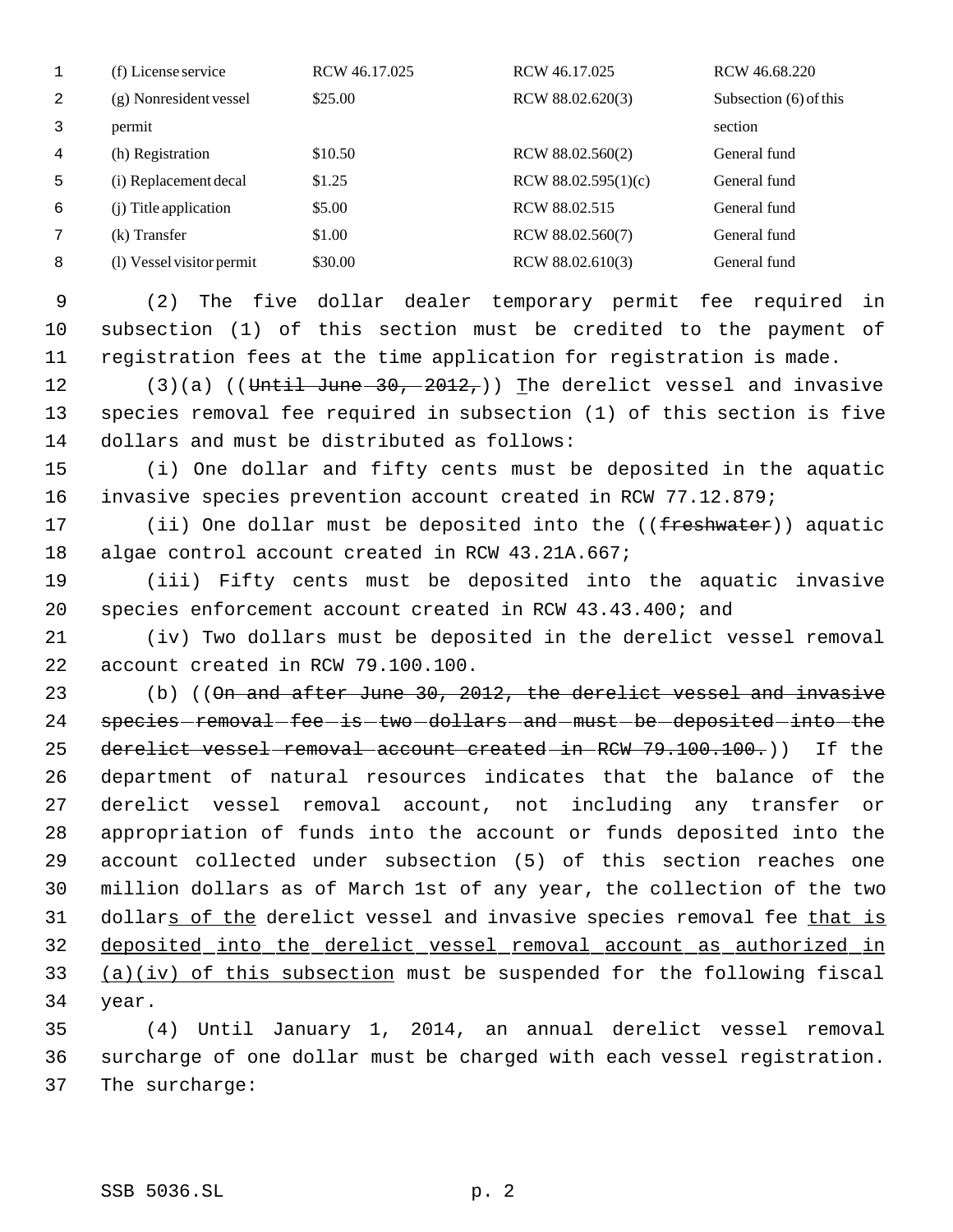(a) Is to address the significant backlog of derelict vessels accumulated in Washington state waters that pose a threat to the health 3 and safety of the people and to the environment;

 (b) Is to be used only for the removal of vessels that are less than seventy-five feet in length; and

 (c) Must be deposited into the derelict vessel removal account created in RCW 79.100.100.

 (5) The twenty-five dollar nonresident vessel permit fee must be paid by the vessel owner to the department for the cost of providing the identification document by the department. Any moneys remaining from the fee after the payment of costs must be allocated to counties by the state treasurer for approved boating safety programs under RCW 88.02.655.

 (6) The thirty dollar vessel visitor permit fee must be distributed as follows:

 (a) Five dollars must be deposited in the derelict vessel removal account created in RCW 79.100.100;

 (b) The department may keep an amount to cover costs for providing the vessel visitor permit;

 (c) Any moneys remaining must be allocated to counties by the state treasurer for approved boating safety programs under RCW 88.02.655; and

 (d) Any fees required for licensing agents under RCW 46.17.005 are in addition to any other fee or tax due for the titling and registration of vessels.

 **Sec. 2.** RCW 43.21A.667 and 2009 c 564 s 933 are each amended to read as follows:

27 (1) The ((freshwater)) aquatic algae control account is created in the state treasury. Moneys directed to the account from RCW 29 ((88.02.050)) 88.02.640 must be deposited in the account. Expenditures from the account may only be used as provided in this section. Moneys in the account may be spent only after appropriation.

32 (2) Funds in the  $((\text{freshwater}))$  aquatic algae control account may 33 be appropriated to the department to develop a freshwater and saltwater aquatic algae control program and may be used to establish contingency funds for emergent issues. Funds must be expended as follows:

 (a) As grants to cities, counties, tribes, special purpose 37 districts, and state agencies: (i) To manage excessive freshwater and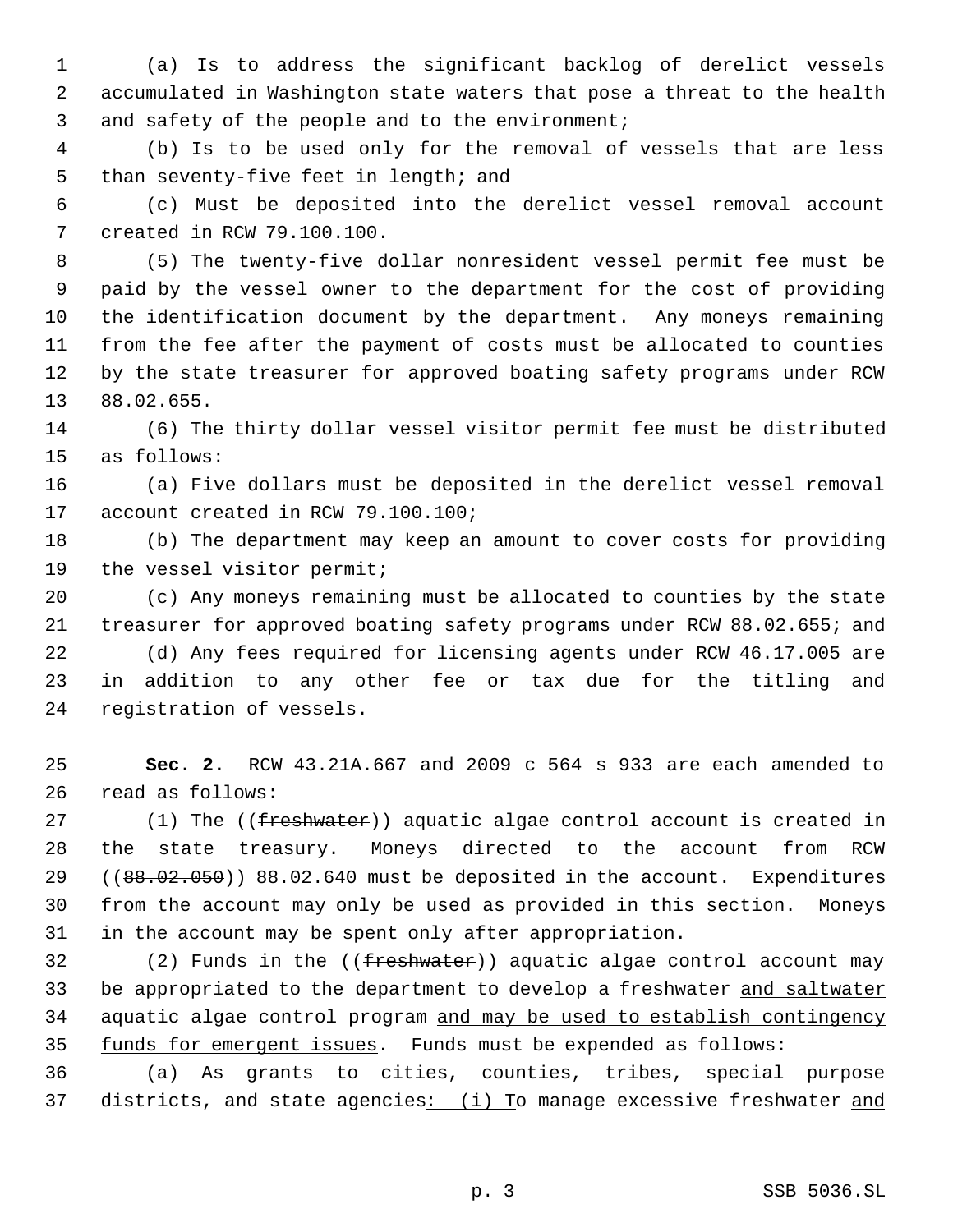1 saltwater nuisance algae, with priority for the treatment of lakes in 2 which harmful algal blooms have occurred within the past three years; and ((during the 2009-2011 fiscal biennium to provide grants)) (ii) for 4 ((sea-lettuce - research)) freshwater and saltwater nuisance algae 5 monitoring and removal ((to assist Puget Sound communities that are impacted by hyperblooms of sea lettuce)); and

 (b) To provide technical assistance to applicants and the public about aquatic algae control.

 (3) The department shall submit a biennial report to the appropriate legislative committees describing the actions taken to implement this section along with suggestions on how to better fulfill the intent of chapter 464, Laws of 2005. The first report is due December 1, 2007.

 (4) For the purposes of this section, "saltwater nuisance algae" means native invasive algae (sea lettuce), nonnative invasive algae, 16 and algae producing harmful toxins.

 **Sec. 3.** RCW 43.43.400 and 2007 c 350 s 1 are each amended to read as follows:

 (1) The definitions in this subsection apply throughout this section unless the context clearly requires otherwise:

 (a) "Aquatic invasive species" means any invasive, prohibited, regulated, unregulated, or unlisted aquatic animal or plant species as 23 defined under RCW 77.08.010 ((<del>(49) through (54)</del>)) (28), (40), (44), (58), and (59), aquatic noxious weeds as defined under RCW 17.26.020(5)(c), and aquatic nuisance species as defined under RCW 77.60.130(1).

 (b) "Recreational and commercial watercraft" includes the boat, as well as equipment used to transport the boat, and any auxiliary equipment such as attached or detached outboard motors.

 (2) The aquatic invasive species enforcement account is created in the state treasury. Moneys directed to the account from RCW 32 ((88.02.050)) 88.02.640 must be deposited in the account. Expenditures from the account may only be used as provided in this section. Moneys in the account may be spent only after appropriation.

 (3) Funds in the aquatic invasive species enforcement account may be appropriated to the Washington state patrol and the department of fish and wildlife to develop an aquatic invasive species enforcement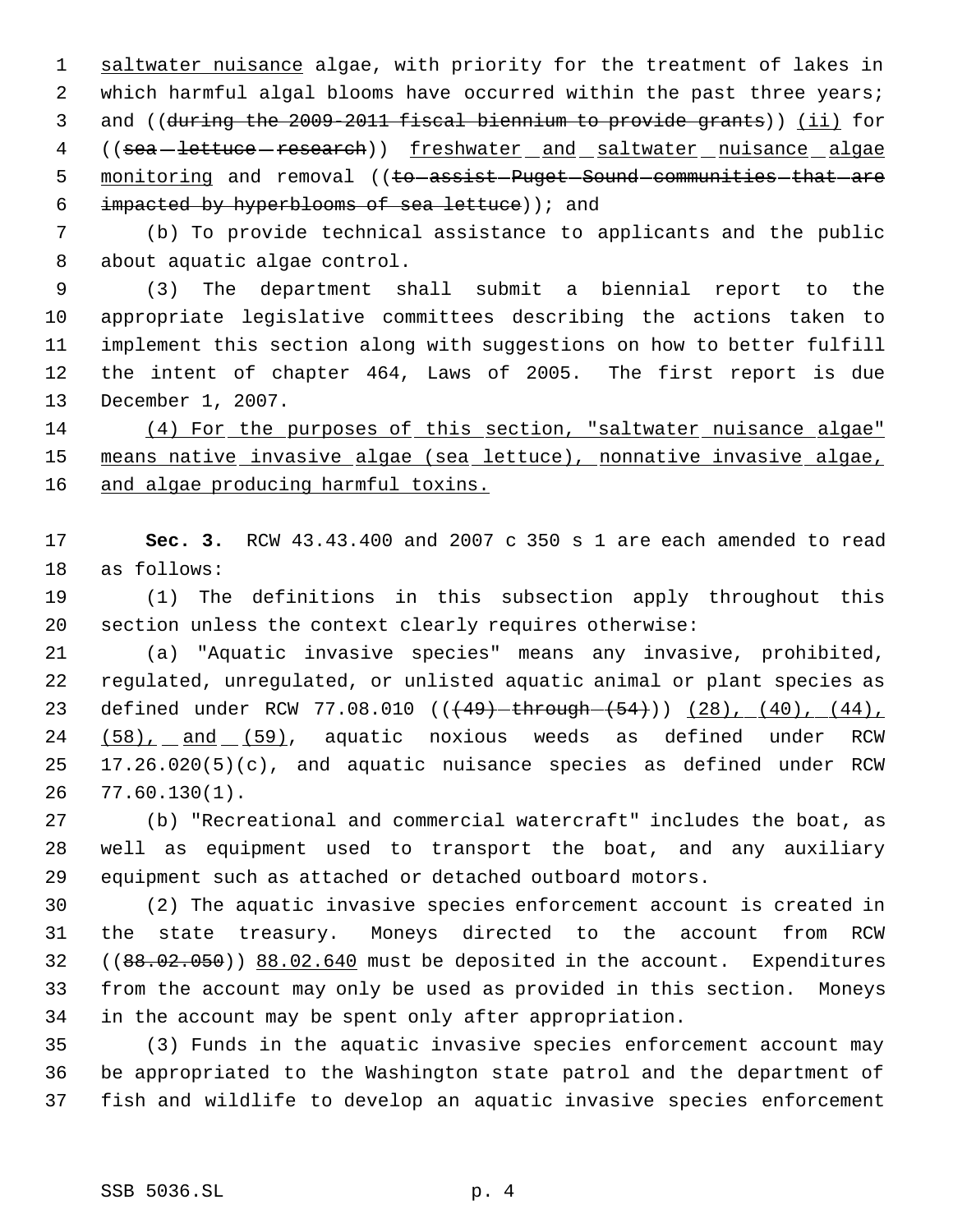program for recreational and commercial watercraft, which includes equipment used to transport the watercraft and auxiliary equipment such as attached or detached outboard motors. Funds must be expended as follows:

 (a) By the Washington state patrol, to inspect recreational and commercial watercraft that are required to stop at port of entry weigh stations managed by the Washington state patrol. The watercraft must 8 be inspected for the presence of aquatic invasive species; and

(b) By the department of fish and wildlife to:

 (i) Establish random check stations, to inspect recreational and commercial watercraft as provided for in RCW 77.12.879(3);

 (ii) Inspect or delegate inspection of recreational and commercial watercraft. If the department conducts the inspection, there will be no cost to the person requesting the inspection;

 (iii) Provide training to all department employees that are deployed in the field to inspect recreational and commercial watercraft; and

 (iv) Provide an inspection receipt verifying that the watercraft is not contaminated after the watercraft has been inspected at a check station or has been inspected at the request of the owner of the recreational or commercial watercraft. The inspection receipt is valid until the watercraft is used again.

 (4) The Washington state patrol and the department of fish and wildlife shall submit a biennial report to the appropriate legislative committees describing the actions taken to implement this section along with suggestions on how to better fulfill the intent of chapter 464, Laws of 2005. The first report is due December 1, 2007.

 **Sec. 4.** RCW 77.12.879 and 2009 c 333 s 22 are each amended to read as follows:

 (1) The aquatic invasive species prevention account is created in the state treasury. Moneys directed to the account from RCW 32 ((88.02.050)) 88.02.640 must be deposited in the account. Expenditures from the account may only be used as provided in this section. Moneys in the account may be spent only after appropriation.

 (2) Funds in the aquatic invasive species prevention account may be appropriated to the department to develop an aquatic invasive species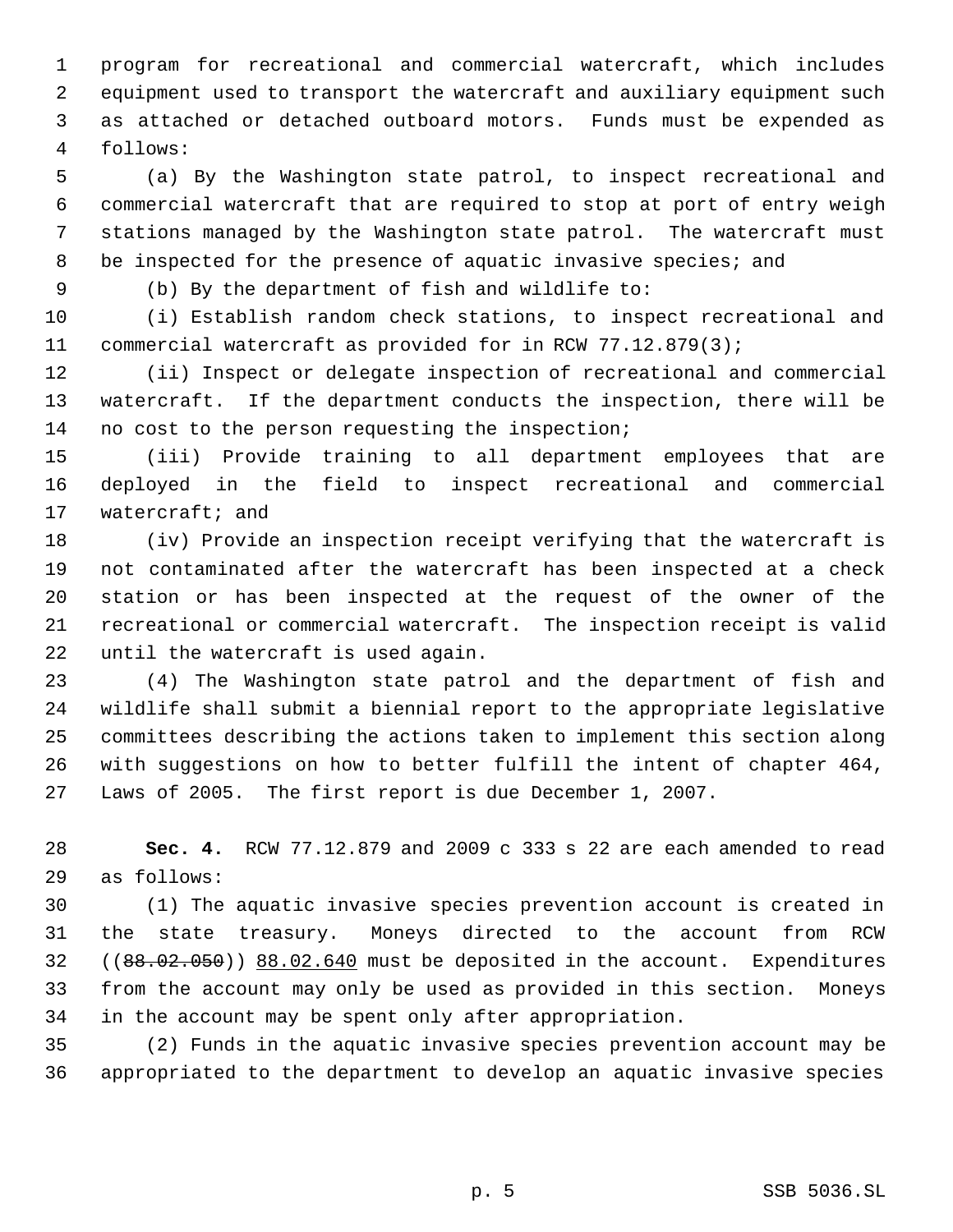prevention program for recreational and commercial watercraft. Funds must be expended as follows:

(a) To inspect recreational and commercial watercraft;

 (b) To educate general law enforcement officers on how to enforce state laws relating to preventing the spread of aquatic invasive species;

 (c) To evaluate and survey the risk posed by recreational and commercial watercraft in spreading aquatic invasive species into 9 Washington state waters;

 (d) To evaluate the risk posed by float planes in spreading aquatic invasive species into Washington state waters; and

 (e) To implement an aquatic invasive species early detection and rapid response plan. The plan must address the treatment and immediate response to the introduction to Washington waters of aquatic invasive species. Agency and public review of the plan must be conducted under chapter 43.21C RCW, the state environmental policy act. If the implementation measures or actions would have a probable significant adverse environmental impact, a detailed statement under chapter 43.21C RCW must be prepared on the plan.

 (3) Funds in the aquatic invasive species enforcement account created in RCW 43.43.400 may be appropriated to the department and Washington state patrol to develop an aquatic invasive species enforcement program for recreational and commercial watercraft. The department shall provide training to Washington state patrol employees working at port of entry weigh stations, and other local law enforcement employees, on how to inspect recreational and commercial watercraft for the presence of aquatic invasive species. A person who enters Washington by road transporting any commercial or recreational watercraft that has been used in any designated aquatic invasive species state or foreign country as defined by rule of the department must have in his or her possession valid documentation that the watercraft has been inspected and found free of aquatic invasive species. The department is authorized to require persons transporting recreational and commercial watercraft to stop at check stations. Check stations must be plainly marked by signs, operated by at least one uniformed fish and wildlife officer, and operated in a safe manner. Any person stopped at a check station who possesses a recreational or commercial watercraft that has been used in any designated aquatic